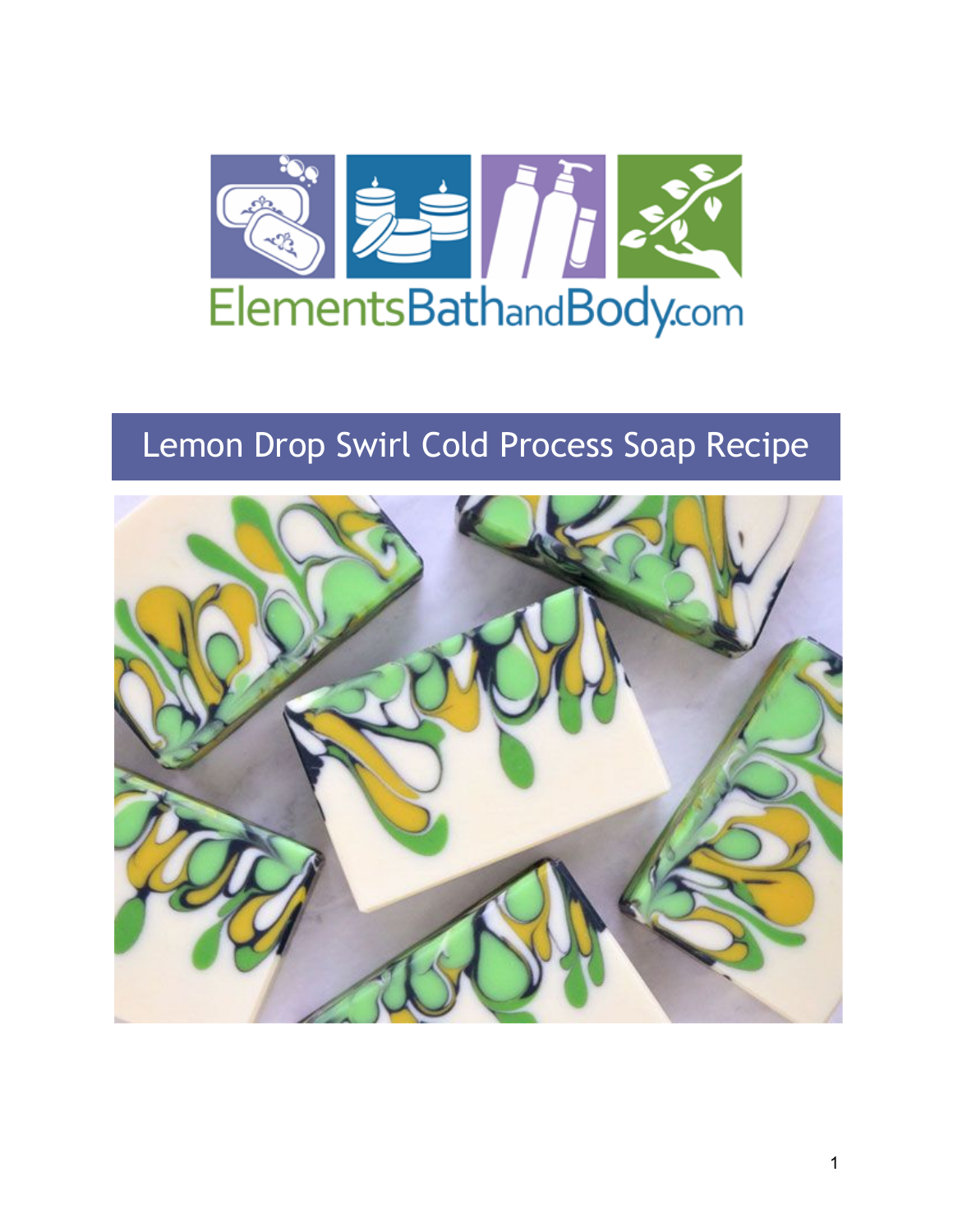## **INFORMATION**

- Difficulty: Intermediate
- Yield: 14 Bars

### **TIMING**

- Prep Time / Clean Up: 30 Minutes
- Perform Time: 2 Hours
- Total Time: 2 Hours, 30 Minutes (longer if putting through gel, which is recommended)
- Cure Time: 4-6 Weeks

## **SUPPLIES**

- [Goggles](https://www.elementsbathandbody.com/Goggles/)
- Extra Long Disposable Nitrile Gloves (easily found at local supermarket)
- [Digital](https://www.elementsbathandbody.com/Scales/) Scale
- Digital [Thermometer](https://www.elementsbathandbody.com/Digital-Pen-Thermometer.html) or Infrared Thermometer
- Stick Blender
- 2 Quart Glass Mixing Bowl or Microwavable Plastic Bowl
- 5 x [F](https://www.elementsbathandbody.com/3.5-Cup-Funnel-Pitcher.html)unnel [Pitchers](https://www.elementsbathandbody.com/3.5-Cup-Funnel-Pitcher.html)
- Squeeze Bottle w/ Liner (not pictured)
- Small Containers (for holding ingredients)
- 3 x Spatulas
- Spoon (for scooping coconut oil and lard)
- [Pipettes](https://www.elementsbathandbody.com/Disposable-Pipettes-7-ml.html) (for fragrance or essential oils)
- 5 x Zipper Bags for Mixing Colorants
- Measuring Spoons
- Fine Mesh Strainer (Stainless Steel)
- Skewer or Chopstick (For Swirling the Top)
- Paper Towels
- 10" Silicone Loaf Mold
- 4" Silicone Loaf Mold (or other molds to hold around 20 oz)
- Heating Pad (Optional)
- Timer (Optional)
- Plexiglass or Cardboard (cut to fit top of mold) (Optional)
- Plastic Wrap (Optional)
- Towels/Blankets (Optional)
- Knife or Wire Soap Cutter
- Ruler
- Pointy Tool (to mark soap, a toothpick would work)
- Vegetable Peeler (Optional)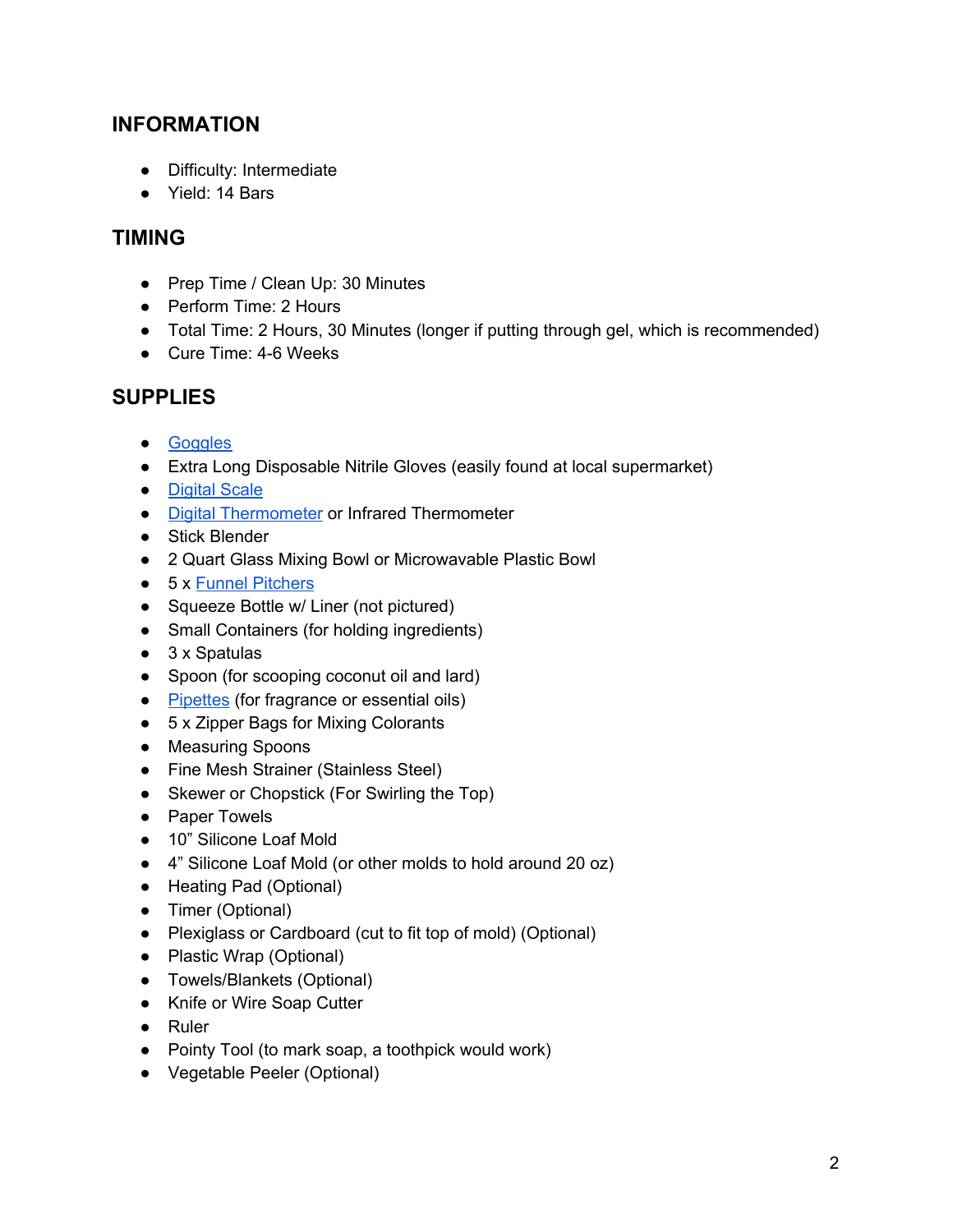# **INGREDIENTS**

- 11.7 oz / 332 g *Cold* Distilled Water (Water as a percent of oil weight: 25%)
- 6.6 oz / 186 g Sodium Hydroxide (Lye) (6% Super Fat/Lye Discount)
- 3 teaspoons / 20 g Sodium Lactate (Optional) (helps soap to harden and release from mold sooner) (1 teaspoon Per Pound of Oils (PPO)) If not available, dissolve 1/4 teaspoon salt per pound of *hard* (saturated) oils in distilled water and cool before adding lye. For this recipe use a scant 1/4 + 1/8 teaspoon.)
- 11.7 oz / 332 g Coconut Oil (25%)
- 14.0 oz / 399 g Lard (30%)
- 2.3 oz / 66 g [Castor](https://www.elementsbathandbody.com/Castor-Oil.html) Oil (5%) (plus some for mixing colorants)
- $\bullet$  2.3 oz / 66 g [Avocado](https://www.elementsbathandbody.com/Avocado-Oil.html) Oil (5%)
- 16.4 oz / 465 g Olive Oil (35%)
- 2.9 oz / 82 g [L](https://www.elementsbathandbody.com/Lemon-Sugar-Fresh-type-Fragrance.html)emon Sugar [Fragrance](https://www.elementsbathandbody.com/Lemon-Sugar-Fresh-type-Fragrance.html)
- 1.0 oz / 28 g [Lemongrass](https://www.elementsbathandbody.com/Lemongrass-Essential-Oil.html) Essential Oil
- 1-1/4 teaspoon [Titanium](https://www.elementsbathandbody.com/Titanium-Dioxide-Oil-and-Water-Dispersible.html) Dioxide
- 1/8 teaspoon [Yellow](https://www.elementsbathandbody.com/yellow-oxide.html) Oxide
- A heapi[n](https://www.elementsbathandbody.com/blinded-by-the-light-neon-pigment.html)g 1/8 teaspoon Blinded by the Light Neon [Pigment](https://www.elementsbathandbody.com/blinded-by-the-light-neon-pigment.html)
- 1/4 teaspoon [Lemon](https://www.elementsbathandbody.com/lemon-twist-mica.html) Twist Mica
- 1/2 teaspoon [Groovy](https://www.elementsbathandbody.com/groovy-green-mica.html) Green Mica
- **•** 1/8 teaspoon *and* a heaping 1/4 teaspoon (divided[\)](https://www.elementsbathandbody.com/radioactive-green-neon-pigment.html) **[Radioactive](https://www.elementsbathandbody.com/radioactive-green-neon-pigment.html) Green Neon Pigment**
- 3-.15 scoops [Chromium](https://www.elementsbathandbody.com/chromium-oxide-green.html) Oxide Green
- 1 teaspoon [S](https://www.elementsbathandbody.com/Coconut-Carbon-Powder-Smooth.html)mooth [Coconut](https://www.elementsbathandbody.com/Coconut-Carbon-Powder-Smooth.html) Carbon or Activated Charcoal

# **DIRECTIONS**

Before starting this tutorial please make sure to read all instructions.

You should have a basic understanding of making cold process soap before you begin this tutorial.

It is always a good practice to put any new recipe through a soap calculator like[:](http://soapcalc.net/calc/SoapCalcWP.asp) <http://soapcalc.net/calc/SoapCalcWP.asp>.

#### **Step 1 – Gear up for Safety**

Put on your long sleeves, long pants, shoes, safety goggles, and gloves. Work in a well ventilated area that is free from distractions.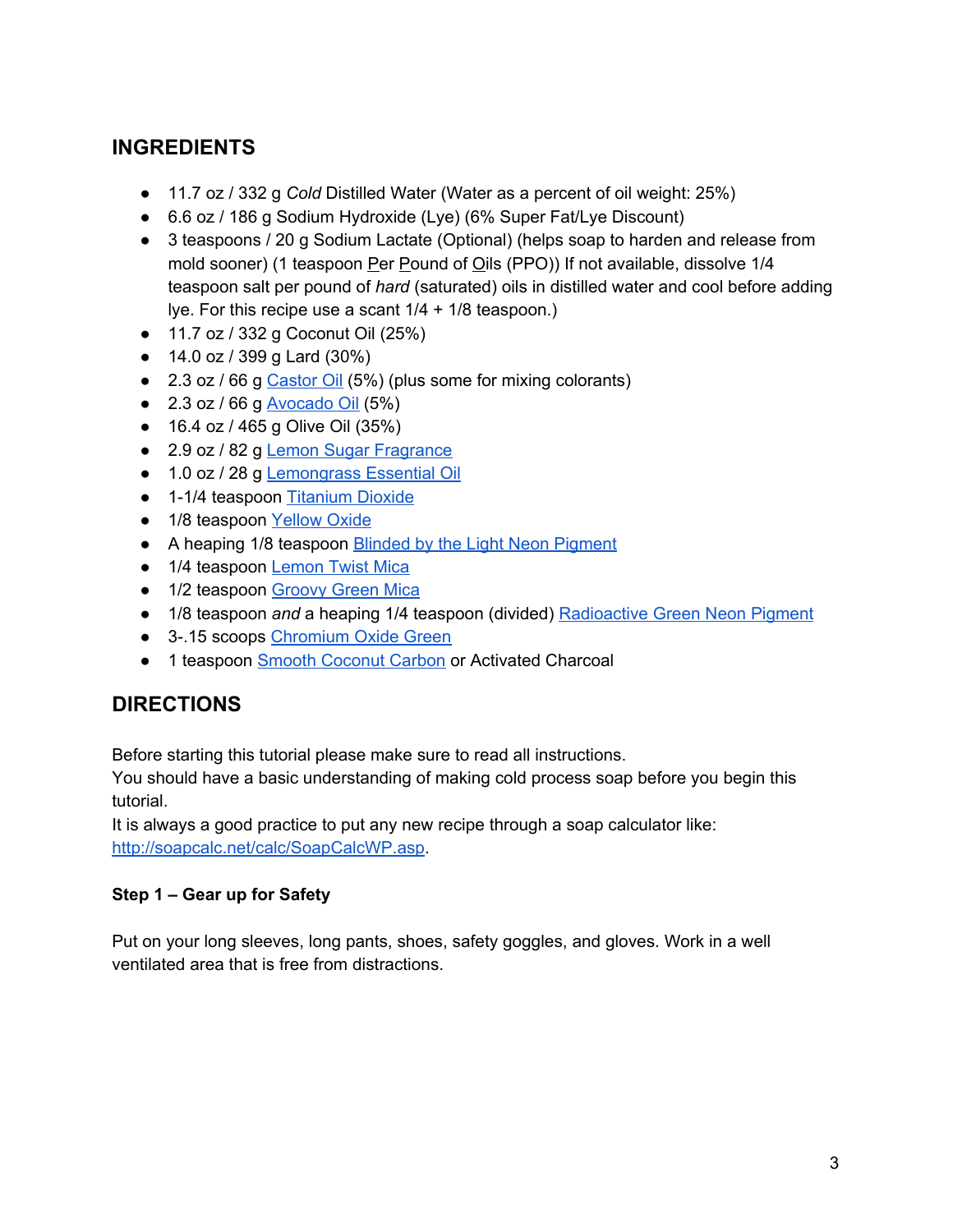#### **Step 2 – Make Lye Solution**

Measure cold distilled water into funnel pitcher. In a separate container, measure sodium hydroxide. Sprinkle the sodium hydroxide into the cold water. Stir gently to avoid splashing. Make sure to avoid breathing any fumes. (Please note that when lye is added to the water it will heat up very quickly. For this reason, never use a glass container for mixing your lye and water, and always add lye to water and not the other way around because of the potential lye volcano. Just remember, "Snow falls on the lake.")

Set aside in a safe place that is well ventilated to cool.

Measure sodium lactate into small container and set aside near lye solution.

#### **Step 3 – Make Oil Solution**

Measure coconut oil in 2-Quart Glass Mixing Bowl or Microwavable Plastic Bowl.

Zero scale and measure lard into the same bowl.

Melt in 30 second bursts until coconut oil is completely melted.

In the meantime, measure castor oil into a funnel pitcher. Then, zero scale and carefully add the avocado oil. Next, zero scale again and carefully add olive oil.

Then measure the essential oil and fragrance into a separate container.

Next, add the pitcher of liquid oils to the melted hard oils. Stir until completely clear.

Then add the essential oil and fragrance combination. Stir and set aside.

#### **Step 4 – Prepare Colorant**

Open each of your 5 zipper bags. Listed below are the amounts and colorants that go in each bag. Try not to let the colorant go all the way to the corners of the bag before the oil is added.

- 1. 1-1/4 teaspoon Titanium Dioxide
- 2. 1/8 teaspoon Yellow Oxide, a heaping 1/8 teaspoon Blinded by the Light Neon Pigment, and ¼ teaspoon Lemon Twist Mica
- 3. 1/2 t Groovy Green Mica, 1/8 teaspoon Radioactive Green Neon Pigment
- 4. 3-.15 cc scoops Chromium Oxide Green, and a heaping 1/4 teaspoon Radioactive Green Neon Pigment
- 5. 1 teaspoon of Smooth Coconut Carbon or Activated Charcoal

Once you have added all the colorants to the bags, add around double to triple that amount of castor oil. (We just eyeball it. For example, for the 1-1/4 teaspoon colorant in the first bag, you would add 2-1/2 to 3-3/4 teaspoons of oil.)

Once you have added all the oils try to press out all air and close bags. Mix contents of bags by rubbing and manipulating until all specks of colorants are completely dispersed.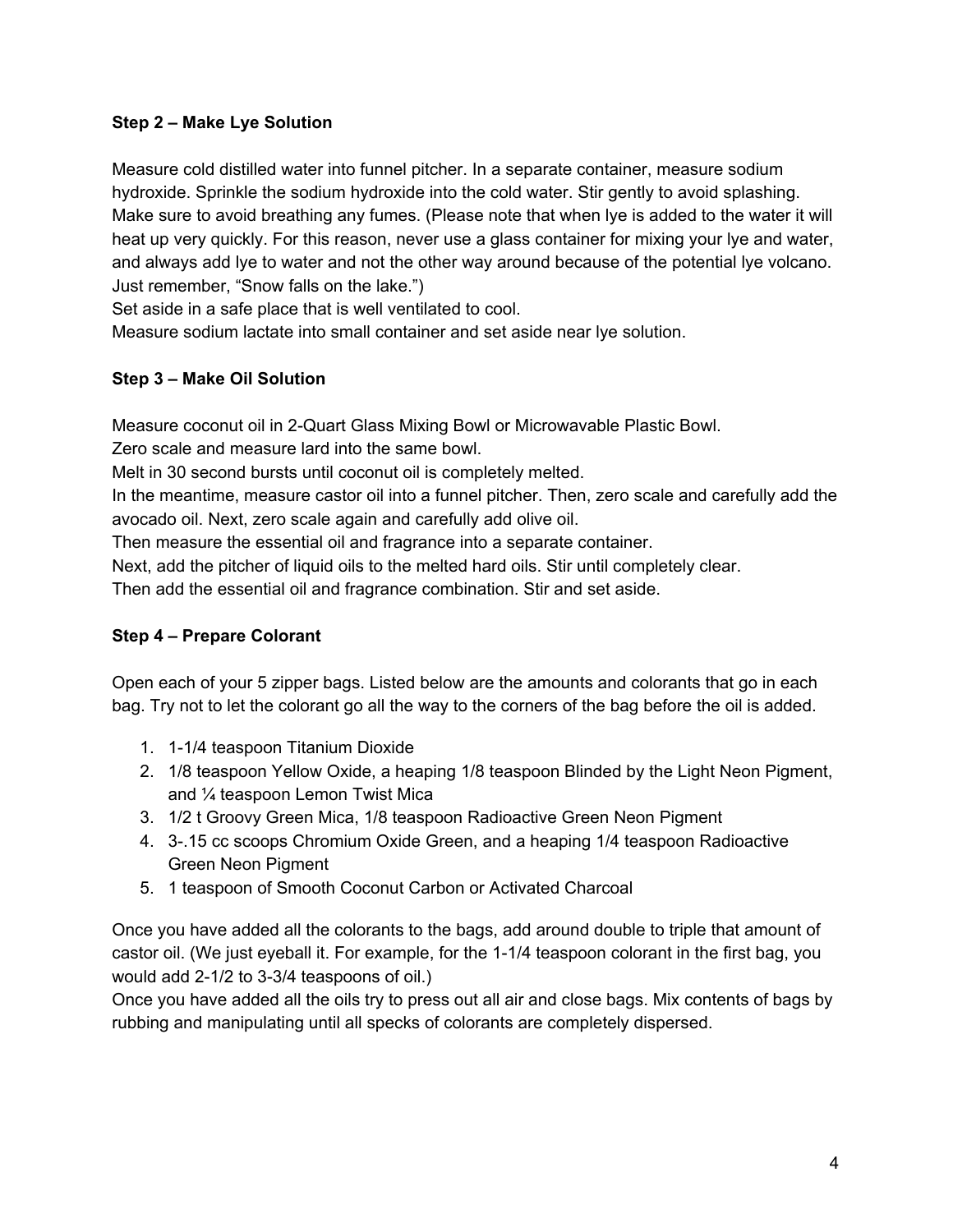#### **Step 5 – Make Soap**

If you want to gel your soap, which is recommended, now is a good time to turn your heating pad on high.

When the temperatures of the lye solution and the oil solution are within 85°-95° F (29°-35° C), carefully (with safety gear still on) add sodium lactate to the lye solution and strain solution into the oils, pouring close to the top of the oils to avoid adding air bubbles to the mixture. Before turning it on, insert stick blender at an angle to the bottom and shake it a bit to release any trapped air. Then, pulse and blend until the mixture is just emulsified. (It should be very thin, but should not break apart when you look at the batter on the stick blender.)

#### **Step 6 – Split & Color Batter**

Pour 10.3 oz / 292 g of batter into 4 different funnel pitchers. Cut off the very tip of the corner of the white colorant and squeeze into the remaining batter in the big bowl. Stir. Next color each of the remaining pitchers in the same way. Mix thoroughly.

Pour the black batter into a lined squeeze bottle.

#### **Step 7 – Pour Batter**

Pour the mold half full of white batter, pouring close to spatula to avoid adding air bubbles. Bang the mold on working surface to release any trapped air. Add reaming white batter to the other funnel pitcher.

Clean up any batter that may have splattered on the sides of the mold.

Using the squeeze bottle add a single layer of black batter to the surface of the white batter. Make sure not to break through the white batter.

Next, pour most<sup>\*</sup> of the dark green batter from high above, the thicker the batter, the higher you should pour from. For this tutorial, we poured from the high of around 12 inches / 30 cm.

\*Keep in mind that there will be enough batter to make 4 more bars of soap, so don't completely empty each pitcher of batter.

After you have poured the dark green, use the squeeze bottle to fill in the black layer on top. (The black layer on top causes each of the drops of color to have a lovely black outline.

In the same manner, pour the yellow, white, and lighter green, each followed by a fill-in layer of black.

Spatter different colors of batter on the top and swirl as desired. Bang the mold on working surface to release any trapped air. Add remaining batter to other mold(s) and design as desired.